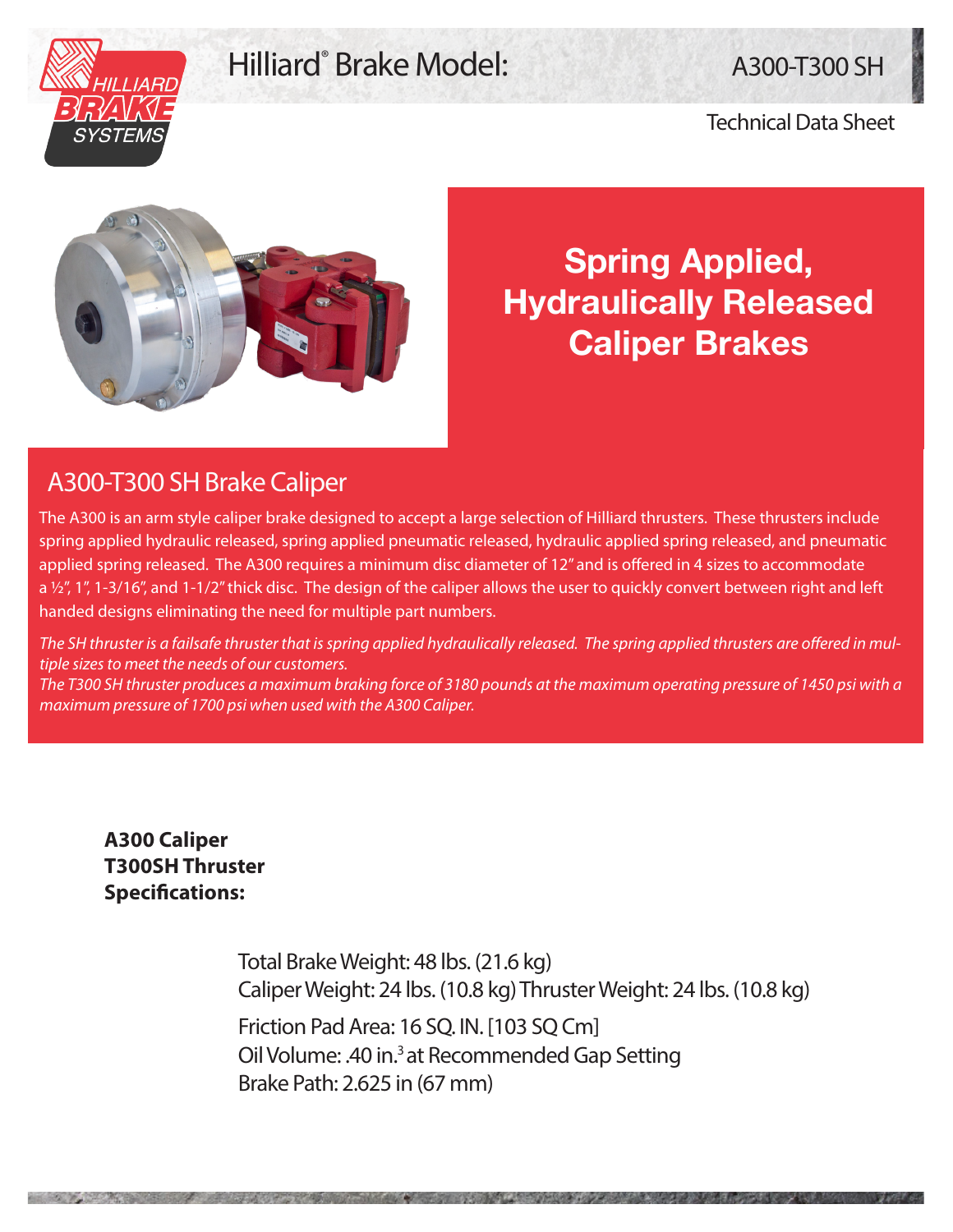## Mounting Dimensions / Model Listings A300-T300 SH

**SECOND CONTRACTOR** 







**STAGE &** 

| <b>A300 CALIPER WITH T300 SH THRUSTER</b> |                              |                           |         |             |      |              |  |
|-------------------------------------------|------------------------------|---------------------------|---------|-------------|------|--------------|--|
| Caliper<br><b>Model</b>                   | "A" Disc<br><b>Thickness</b> | $\mathrm{H}^{\mathrm{m}}$ | " $C$ " | "D"         | "F"  | "F"          |  |
| A300-13                                   | 1/2"                         | 1.48"                     | 2.95"   | $5 - 1/4"$  | 4"   | $13 - 7/16"$ |  |
| A300-24                                   | 1"                           | 1.66"                     | 3.31"   | $5 - 9/16"$ | 4"   | $13 - 1/2"$  |  |
| A300-30                                   | $1 - 3/16"$                  | 1.48"                     | 2.95"   | 5-13/16"    | 4"   | 13-9/16"     |  |
| A300-40                                   | $1 - 1/2"$                   | 1.66"                     | 3.31"   | $6 - 1/16"$ | 3.5" | $13 - 3/4"$  |  |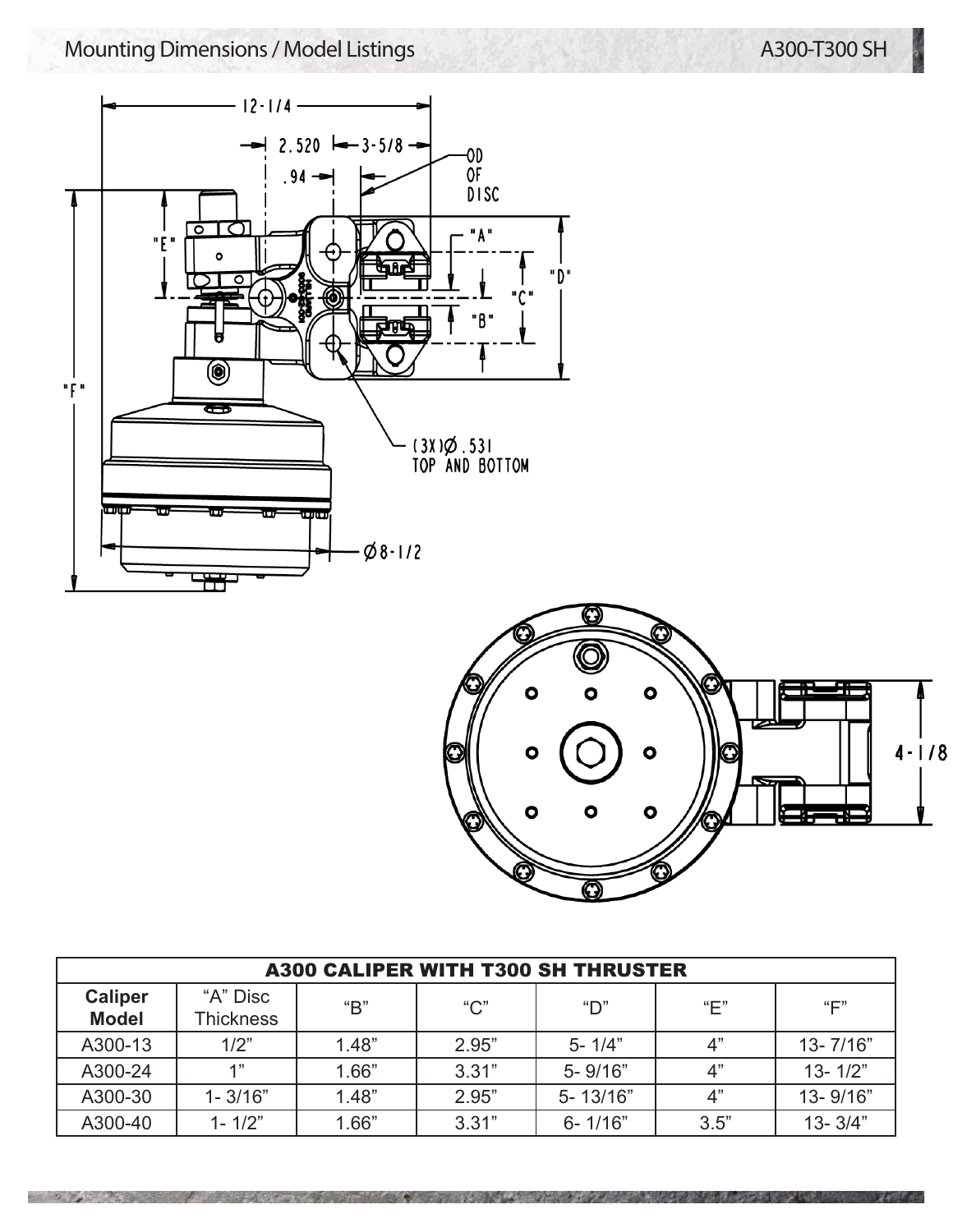

| <b>SPRING APPLIED / HYDRAULIC RELEASE T300SH THRUSTER</b> |                         |                           |                             |  |  |  |
|-----------------------------------------------------------|-------------------------|---------------------------|-----------------------------|--|--|--|
| <b>THRUSTER</b><br><b>Model</b>                           | <b>Retract Pressure</b> | <b>Operating Pressure</b> | <b>Braking Torque</b>       |  |  |  |
| T300SH-7-AA                                               | 1450 psi/ 100 Bar       | 1700 psi/ 117 Bar         | 266*(Disc Radius(in)-1.34)  |  |  |  |
| T300SH-6-AA                                               | 1290 psi/ 90 Bar        | 1600 psi/ 110 Bar         | 228* (Disc Radius(in)-1.34) |  |  |  |
| T300SH-4-AA                                               | 860 psi/ 60 Bar         | 1075 psi/ 74 Bar          | 152* (Disc Radius(in)-1.34) |  |  |  |
| T300SH-2-AA                                               | 430 psi/ 30 Bar         | 540 psi/ 37 Bar           | 76*(Disc Radius(in)-1.34)   |  |  |  |

and the second company of the second company of the second company of the second company of the second company

1779

Maximum Pressure: 1700 psi

编制